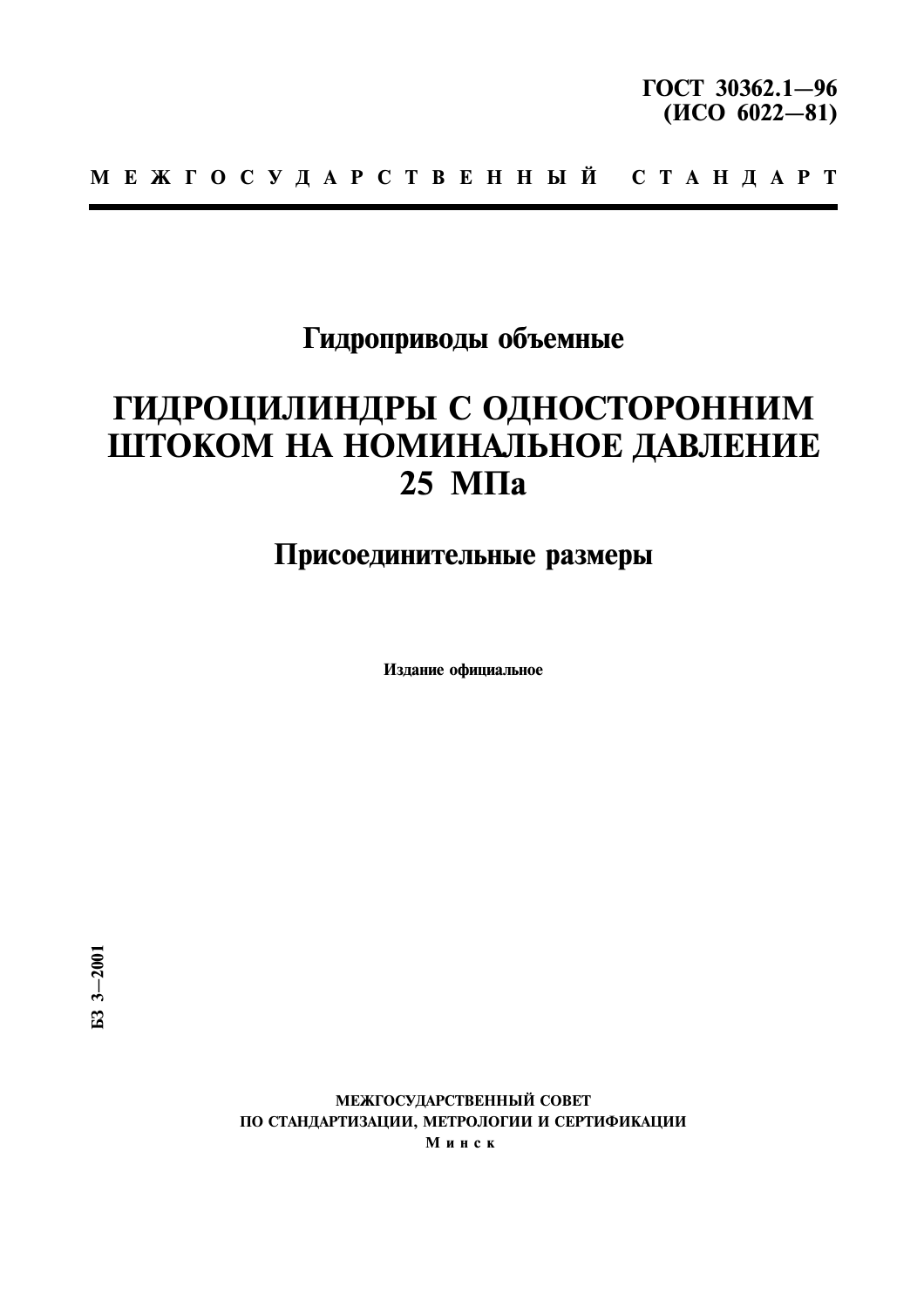#### Предисловие

1 РАЗРАБОТАН Техническим комитетом по стандартизации ТК 76 «Гидроприводы объемные, пневмоприводы и смазочные системы», Научно-исследовательским и проектно-конструкторским институтом промышленных гидроприводов гидроавтоматики (НИИГидропривод)

ВНЕСЕН Государственным комитетом Украины по стандартизации, метрологии и сертифика-ЦИИ

2 ПРИНЯТ Межгосударственным Советом по стандартизации, метрологии и сертификации (протокол № 9 от 12 апреля 1996 г.)

За принятие проголосовали:

| Наименование государства   | Наименование национального органа<br>по стандартизации |  |  |  |  |  |
|----------------------------|--------------------------------------------------------|--|--|--|--|--|
| Азербайджанская Республика | Азгосстандарт                                          |  |  |  |  |  |
| Республика Армения         | Армгосстандарт                                         |  |  |  |  |  |
| Республика Беларусь        | Госстандарт Республики Беларусь                        |  |  |  |  |  |
| Республика Казахстан       | Госстандарт Республики Казахстан                       |  |  |  |  |  |
| Кыргызская Республика      | Кыргызстандарт                                         |  |  |  |  |  |
| Республика Молдова         | Молдовастандарт                                        |  |  |  |  |  |
| Российская Федерация       | Госстандарт России                                     |  |  |  |  |  |
| Республика Таджикистан     | Таджикгосстандарт                                      |  |  |  |  |  |
| Туркменистан               | Главгосинспекция «Туркменстандартлары»                 |  |  |  |  |  |
| Республика Узбекистан      | Узгосстандарт                                          |  |  |  |  |  |
| Украина                    | Госстандарт Украины                                    |  |  |  |  |  |

3 Настоящий стандарт содержит полный аутентичный текст международного стандарта ИСО 6022-81 «Гидропривод объемный. Цилиндры с односторонним штоком. Присоединительные размеры. Ряд на 250 бар (25000 кПа)» с дополнительными требованиями, отражающими потребности экономики страны

4 Постановлением Госуларственного комитета Российской Фелерации по станлартизации и метрологии от 22 февраля 2001 г. № 89-ст межгосударственный стандарт ГОСТ 30362.1-96 (ИСО 6022-81) введен в действие непосредственно в качестве государственного стандарта Российской Федерации с 1 июля 2002 г.

#### 5 ВВЕДЕН ВПЕРВЫЕ

© ИПК Излательство станлартов, 2001

Настоящий стандарт не может быть полностью или частично воспроизведен, тиражирован и распространен в качестве официального издания на территории Российской Федерации без разрешения Госстандарта России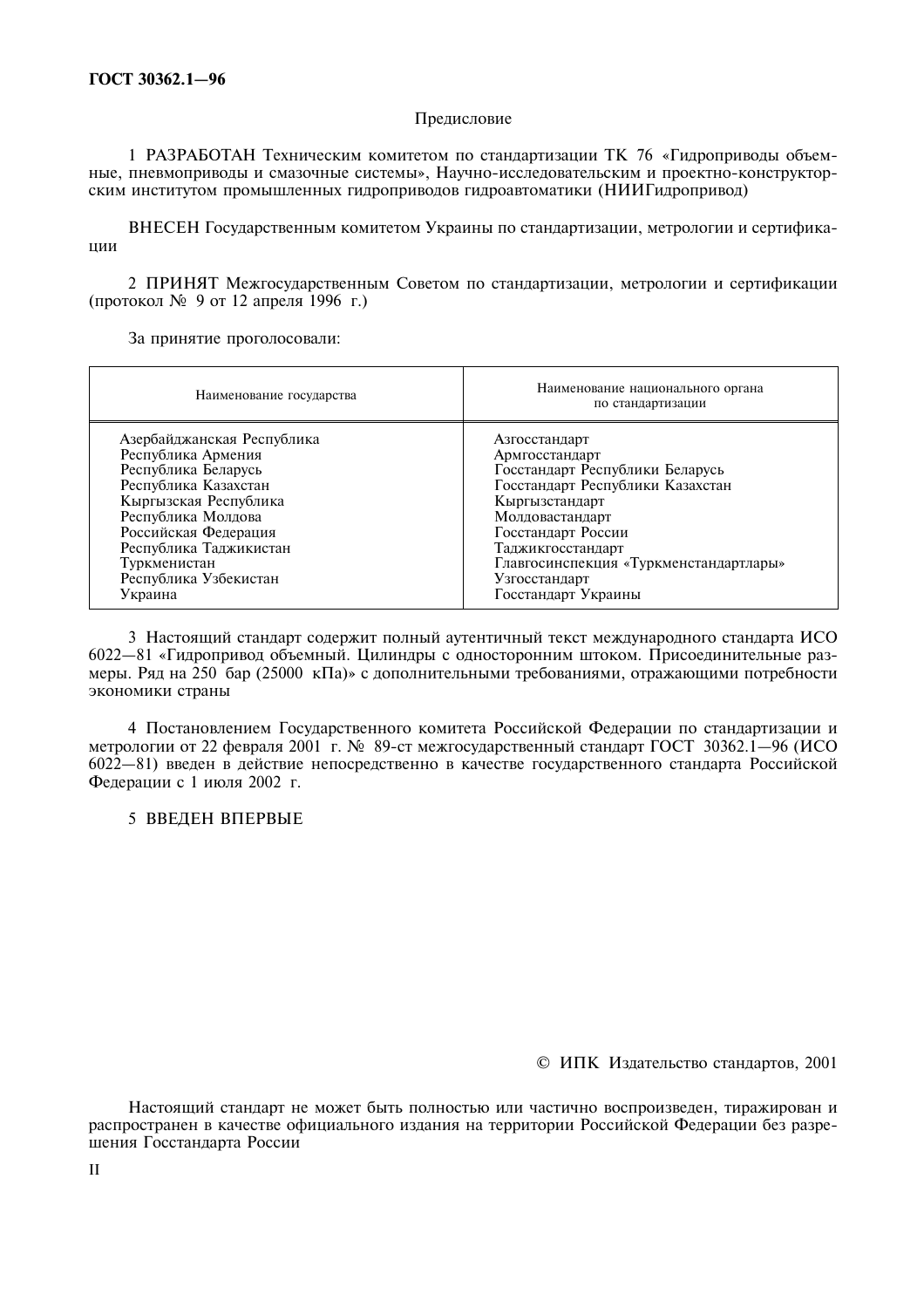#### Гидроприводы объемные

#### ГИЛРОЦИЛИНДРЫ С ОДНОСТОРОННИМ ШТОКОМ НА НОМИНАЛЬНОЕ ДАВЛЕНИЕ 25 МПа

#### Присоелинительные размеры

Hydraulic fluid power. Single rod cylinders for nominal pressure of 25 MPa. Mounting dimensions

Лата ввеления 2002-07-01

### 1 Область применения

Настоящий стандарт устанавливает метрические присоединительные размеры креплений гидроцилиндров на номинальное давление 25 МПа, отвечающие требованиям взаимозаменяемости для гидроцилиндров общего применения.

Примечание - Настоящий стандарт предоставляет изготовителям гидроустройств свободу конструирования гидроцилиндров с метрическими размерами, при этом он не ограничивает техническое развитие, а только определяет основные направления.

Требования настоящего стандарта являются рекомендуемыми. Дополнительные требования, отражающие потребности народного хозяйства, приведены в приложении А.

### 2 Нормативные ссылки

В настоящем стандарте использованы ссылки на следующие стандарты:

ГОСТ 6540-68 Гидроцилиндры и пневмоцилиндры. Ряды основных параметров

ГОСТ 11284-75 Отверстия сквозные под крепежные детали. Размеры

ГОСТ 17752-81 Гидропривод объемный и пневмопривод. Термины и определения

ГОСТ 25020-93\* (ИСО 4395-78) Гидроприводы объемные и пневмоприводы. Цилиндры. Присоелинительные резьбы штоков и плунжеров. Типы и размеры

ГОСТ 30010-93\*\* (ИСО 6099-85) Гидроприводы объемные и пневмоцилиндры. Гидроцилиндры и пневмоцилиндры. Условные обозначения монтажных размеров и типов креплений

ГОСТ 30071.1-93<sup>\*\*</sup> (ИСО 8135-86) Гидроприводы объемные. Гидроцилиндры с односторонним штоком на номинальное давление 16 МПа (средняя серия) и 25 МПа. Допуски

### 3 Определения

В настоящем стандарте применяют термины по ГОСТ 17752.

### 4 Размеры

Присоединительные размеры различных типов креплений гидроцилиндров приведены в таблицах 1-4.

 $\Pi$  р и м е ч а н и е — Не указанные в таблицах лопуски на размеры приведены в ГОСТ 30071.1.

- \* На территории Российской Федерации действует ГОСТ 25020-84.
- \*\* На территории Российской Федерации не принят.

Издание официальное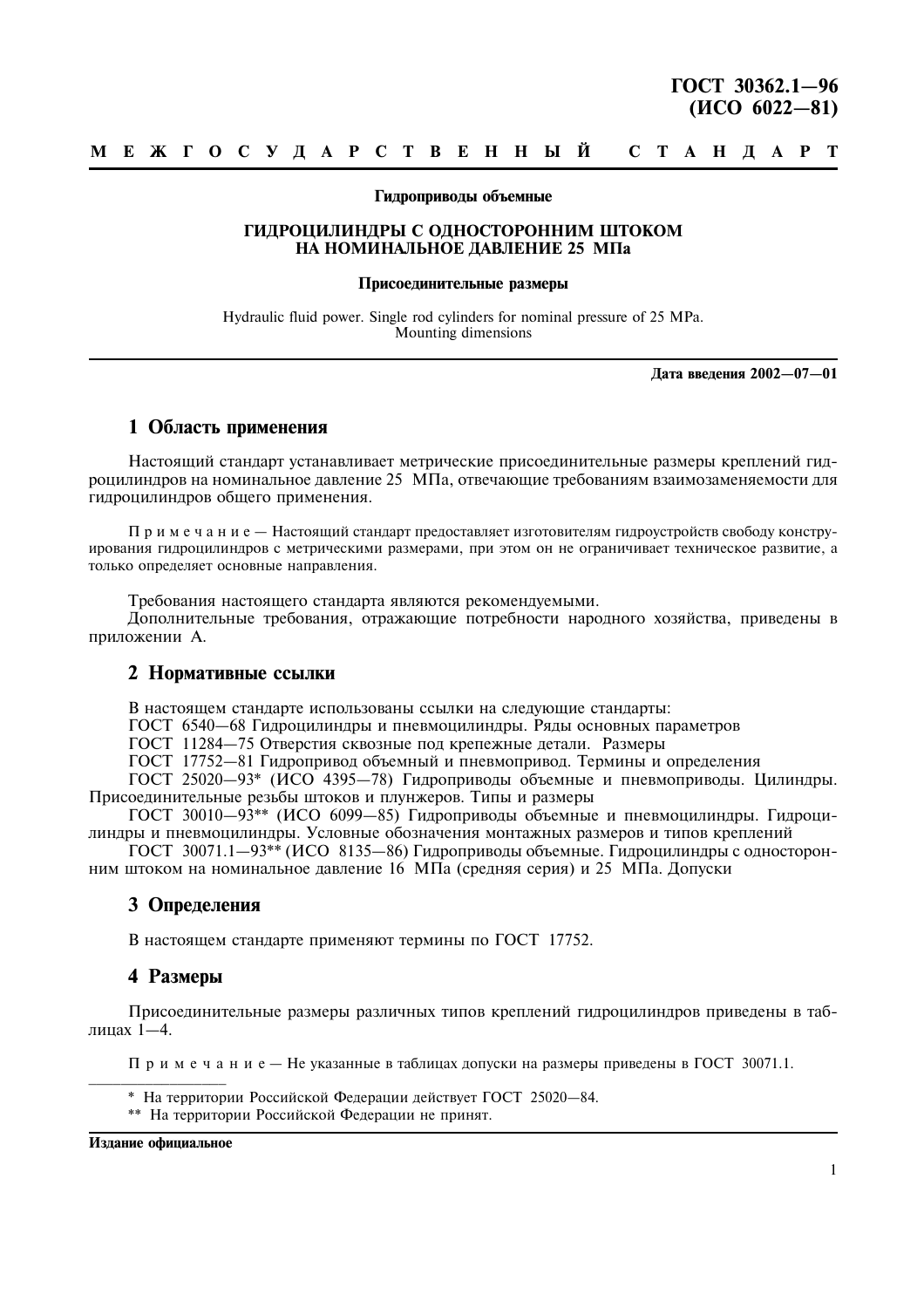# 5 Диаметры гидроцилиндров

Диаметры гидроцилиндров выбирают из следующего ряда по ГОСТ 6540: 50; 63; 80; 100; 125; 160; 200; 250; 320; 400; 500 мм.

#### 6 Типы креплений гидроцилиндров

Настоящий стандарт устанавливает следующие типы креплений гидроцилиндров (обозначения креплений по ГОСТ 30010):

MF3 — на переднем круглом фланце (рисунок 2 и таблица 2);

MF4 — на заднем круглом фланце (рисунок 2 и таблица 2);

MP3 — на задней несъемной проушине (рисунок 3 и таблица 3);

MP4 — на задней съемной проушине (рисунок 3 и таблица 3);

 $MP5$  — на задней несъемной проушине с шарнирным подшипником (рисунок 3 и таблица 3);

MP6 — на задней съемной проушине с шарнирным подшипником (рисунок 3 и таблица 3);

M14 — на промежуточных закрепленных или подвижных цапфах (рисунок 4 и таблица 4)

#### 7 Присоединительные размеры концов штоков

7.1 Присоединительные размеры концов штоков, имеющих наружную резьбу с уступом, приведены на рисунке і и в таблице 1.

7.2 Присоединительные размеры концов штоков с внутренней резьбой — по ГОСТ 25020.

#### 8 Форма записи при ссылке на настоящий стандарт

При ссылке на настоящий стандарт в отчетах об испытаниях, каталогах и торговых проспектах следует использовать следующую форму записи:

«Присоединительные размеры гидроцилиндров с односторонним штоком на номинальное давление 25 MHa выбраны в соответствии с ГОСТ 30362.1—96 (ИСО 6022—81) «Гидроприводы объемные. Iидроцилиндры с односторонним штоком на номинальное давление 25 M11a. Присоединительные размеры».



Рисунок  $1 -$ Основные размеры

 $T a 6 \pi u \pi a 1 -$  Основные раз

#### В миллиметрах

| Диаметр<br>цилиндра                                                                                  | 50        | 63        | 80        | 100       | 125       | 160 | 200 | 250 | 320 | 400        | 500                                                                                                                                                                                           |
|------------------------------------------------------------------------------------------------------|-----------|-----------|-----------|-----------|-----------|-----|-----|-----|-----|------------|-----------------------------------------------------------------------------------------------------------------------------------------------------------------------------------------------|
| <b>MM</b>                                                                                            | $32 - 36$ | $40 - 45$ | $50 - 56$ | $63 - 70$ | $80 - 90$ |     |     |     |     |            | $100-110$   125-140   160-180   200-220   250-280   320-360                                                                                                                                   |
| ZJ                                                                                                   | 240       | 270       | 300       | 335       | 390       | 460 | 540 | 640 | 750 | 755        | 900                                                                                                                                                                                           |
| KK                                                                                                   |           |           |           |           |           |     |     |     |     |            | $M27 \times 2$   M33 $\times$ 2   M42 $\times$ 2   M48 $\times$ 2   M64 $\times$ 3   M80 $\times$ 3   M100 $\times$ 3   M125 $\times$ 4   M160 $\times$ 4   M200 $\times$ 4   M250 $\times$ 6 |
| A                                                                                                    | 36        | 45        | 56        | 63        | 85        | 95  | 112 | 125 | 160 | <b>200</b> | 250                                                                                                                                                                                           |
| VE                                                                                                   | 29        | 32        | 36        | 41        | 45        | 50  | 61  | 71  | 88  | 110        | 135                                                                                                                                                                                           |
| WF                                                                                                   | 47        | 53        | 60        | 68        | 76        | 85  | 101 | 113 | 136 | 163        | 195                                                                                                                                                                                           |
| $\Pi$ р и м е ч а н и е — Диаметры штоков и размеры резьб концов штоков, не приведенные в таблице 1, |           |           |           |           |           |     |     |     |     |            |                                                                                                                                                                                               |

следует выбирать по ГОСТ 6540 и ГОСТ 25020.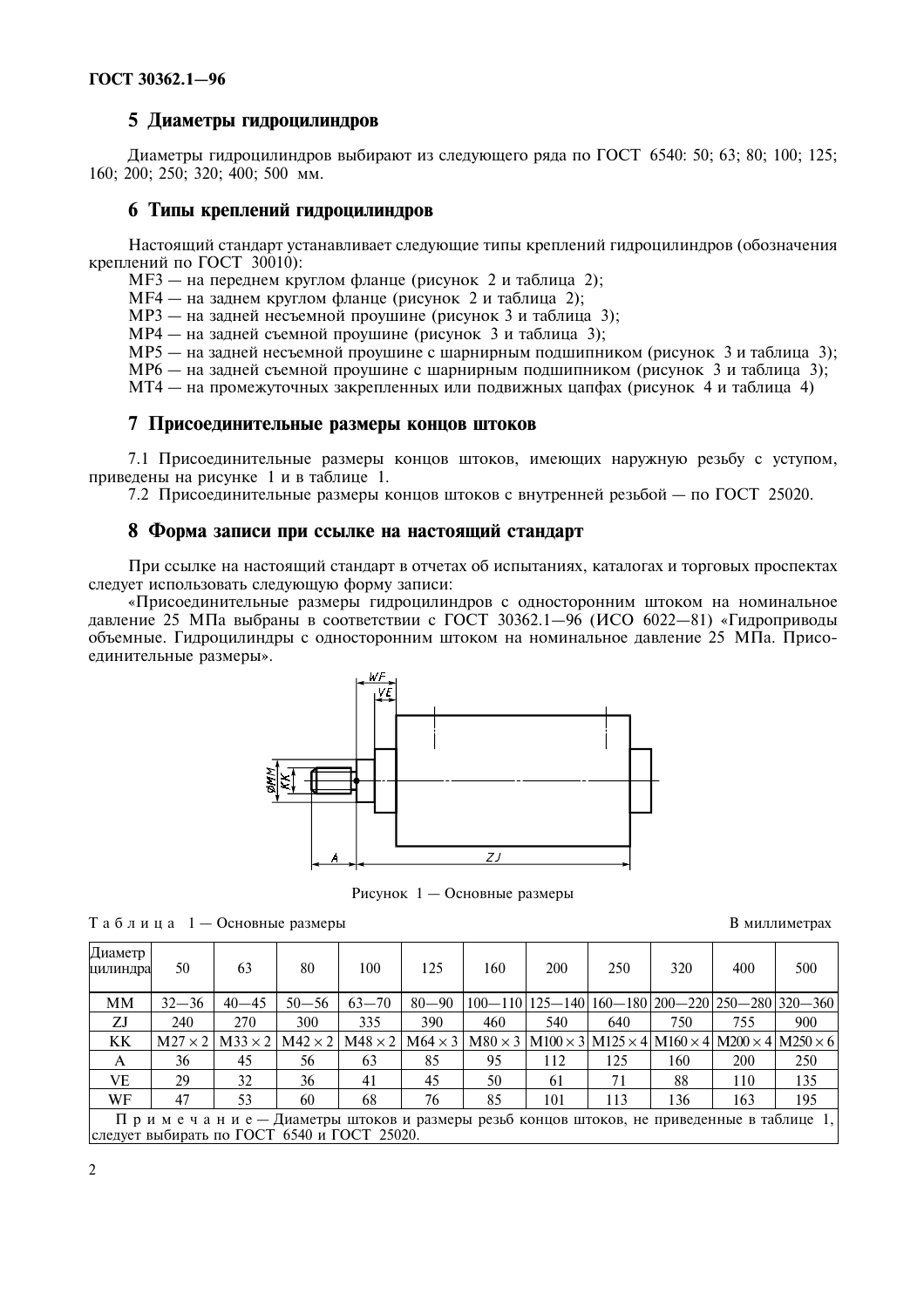

Рисунок 2 — Крепление гилронилиндров на круглых фланнах перелнем (МF3) и залнем (МF4)

| Таблица 2 — Размеры креплений на круглом фланце |                          |                |                                   |              |      |              |               |               |               |       | В миллиметрах   |  |
|-------------------------------------------------|--------------------------|----------------|-----------------------------------|--------------|------|--------------|---------------|---------------|---------------|-------|-----------------|--|
| Диаметр<br>цилиндра                             | 50                       | 63             | 80                                | 100          | 125  | 160          | 200           | 250           | 320           | 400   | 500             |  |
| FB                                              | $8\times\varnothing13,5$ |                | $8 \times 213,5$ $8 \times 217,5$ | $8\times 22$ | 8ר22 | $8\times 26$ | $8\times$ 233 | $8\times$ 239 | $8\times$ Ø45 | 12ר45 | $12 \times 052$ |  |
| FC                                              | 132                      | 150            | 180                               | 212          | 250  | 315          | 385           | 475           | 600           | 720   | 840             |  |
| VD, не<br>менее                                 | $\overline{4}$           | $\overline{4}$ | 4                                 | 5            | 5    | 5            | 5             | 8             | 8             | 10    | 10              |  |
| <b>WC</b>                                       | 22                       | 25             | 28                                | 32           | 36   | 40           | 45            | 50            | 56            | 63    | 70              |  |
| ZP                                              | 265                      | 298            | 332                               | 371          | 430  | 505          | 596           | 703           | 830           | 855   | 1025            |  |
| $ZB$ , $He$<br>более                            | 244                      | 274            | 305                               | 340          | 396  | 467          | 550           | 652           | 764           | 775   | 932             |  |
| B, BA                                           | 63                       | 75             | 90                                | 110          | 132  | 160          | 200           | 250           | 320           | 400   | 500             |  |





Рисунок 3 — Крепление гилроцилиндров на задних проушинах несъемной (МРЗ), съемной (МР4), несъемной с піарнирным поліципником (MP5) и съемной с піарнирным поліципником (MP6)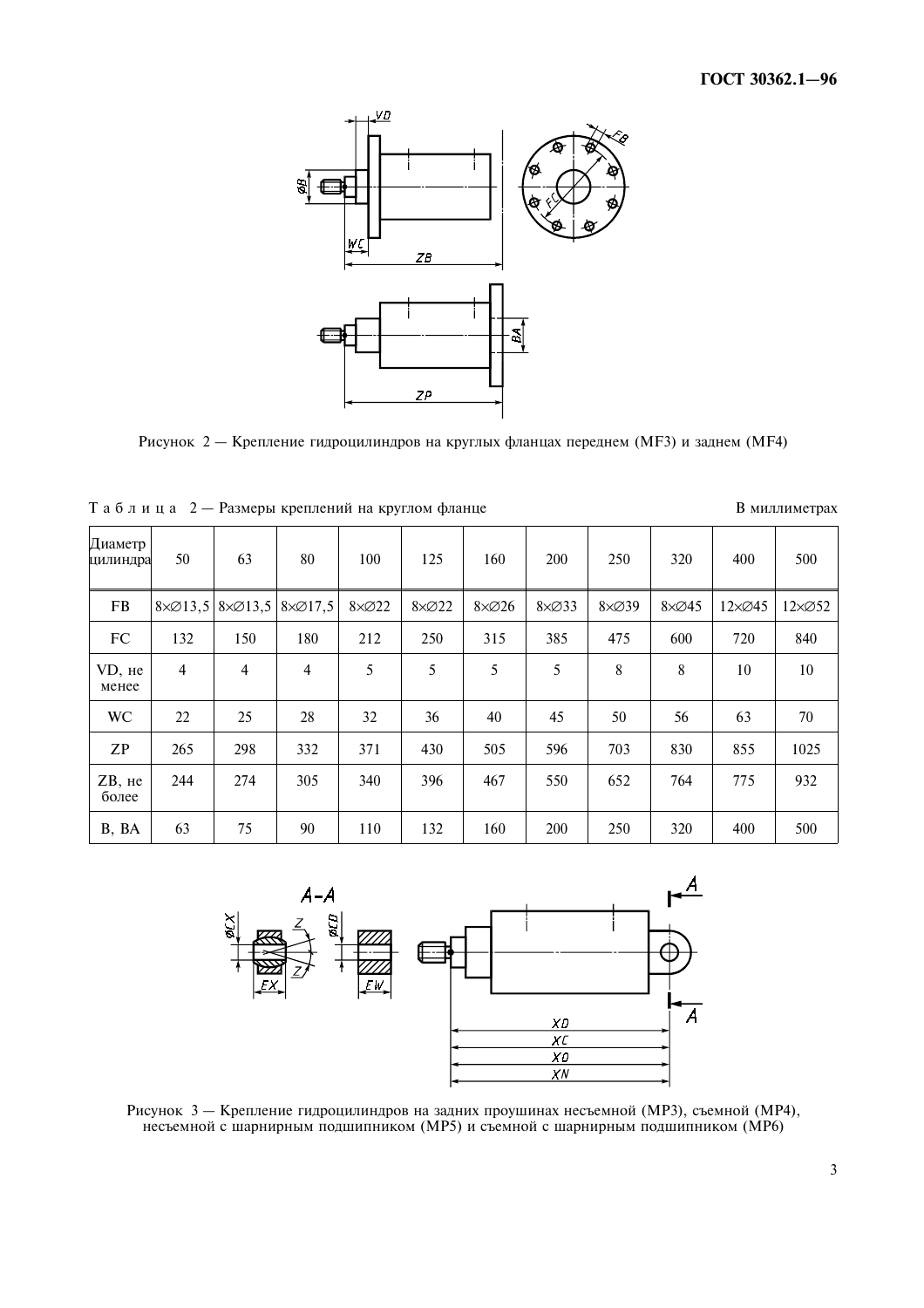# ГОСТ 30362.1-96

 $T a 6 \pi u$  и и  $a 3$  — Размеры креплений на залней проушин

В миллиметрах

| Диаметр<br>цилиндра                                                         | 50          | 63  | 80  | 100 | 125 | 160 | 200 | 250 | 320  | 400  | 500  |
|-----------------------------------------------------------------------------|-------------|-----|-----|-----|-----|-----|-----|-----|------|------|------|
| $CD1$ или $CX2$                                                             | 32          | 40  | 50  | 63  | 80  | 100 | 125 | 160 | 200  | 250  | 320  |
| $EW$ <sup>1)</sup> или $EX$ <sup>2)</sup>                                   | 32          | 40  | 50  | 63  | 80  | 100 | 125 | 160 | 200  | 250  | 320  |
| $L^{1}$ или $LT^{2}$ ),<br>не менее                                         | 40          | 50  | 63  | 71  | 90  | 112 | 160 | 200 | 250  | 320  | 375  |
| $MR1$ или<br>$MS2$ , не более                                               | 40          | 50  | 63  | 71  | 90  | 112 | 160 | 200 | 250  | 320  | 375  |
| XC, XD, XO<br>или $XN^{3}$                                                  | 305         | 348 | 395 | 442 | 520 | 617 | 756 | 903 | 1080 | 1075 | 1275 |
| Угол качания<br>Z                                                           | $4^{\circ}$ |     |     |     |     |     |     |     |      |      |      |
| $1)$ $\sim$<br>$CD$ $D111T$<br>$\mathbf{r}$<br>$\mathbf{r}$<br>$\mathbf{r}$ |             |     |     |     |     |     |     |     |      |      |      |

<sup>1)</sup> Размеры CD, EW, L и MR относятся к креплениям типов MP3 и MP4.

<sup>2)</sup> Размеры СХ, ЕХ, LT и MS относятся к креплениям типов MP5 и MP6.

<sup>3)</sup> Размеры XC, XD, XO и XN относятся к креплениям типов MP3, MP4, MP5 и MP6 соответственно.



Рисунок 4 — Крепление гилроцилиндра на промежуточных закрепленных или подвижных цапфах (МТ4)

| Диаметр<br>цилиндра  | 50                 | 63  | 80  | 100 | 125 | 160 | 200 | 250 | 320 | 400 | 500 |  |
|----------------------|--------------------|-----|-----|-----|-----|-----|-----|-----|-----|-----|-----|--|
| TD<br>f8             | 32                 | 40  | 50  | 63  | 80  | 100 | 125 | 160 | 200 | 250 | 320 |  |
| TL<br>J16            | 25                 | 32  | 40  | 50  | 63  | 80  | 100 | 125 | 160 | 200 | 250 |  |
| <b>TM</b><br>h12     | 112                | 125 | 150 | 180 | 224 | 280 | 335 | 425 | 530 | 630 | 760 |  |
| XV                   | Не устанавливается |     |     |     |     |     |     |     |     |     |     |  |
| $ZB$ , $He$<br>более | 244                | 274 | 305 | 340 | 396 | 467 | 550 | 652 | 764 | 775 | 932 |  |

Таблица 4 — Размеры креплений на цапфах в среднем положен

В миллиметрах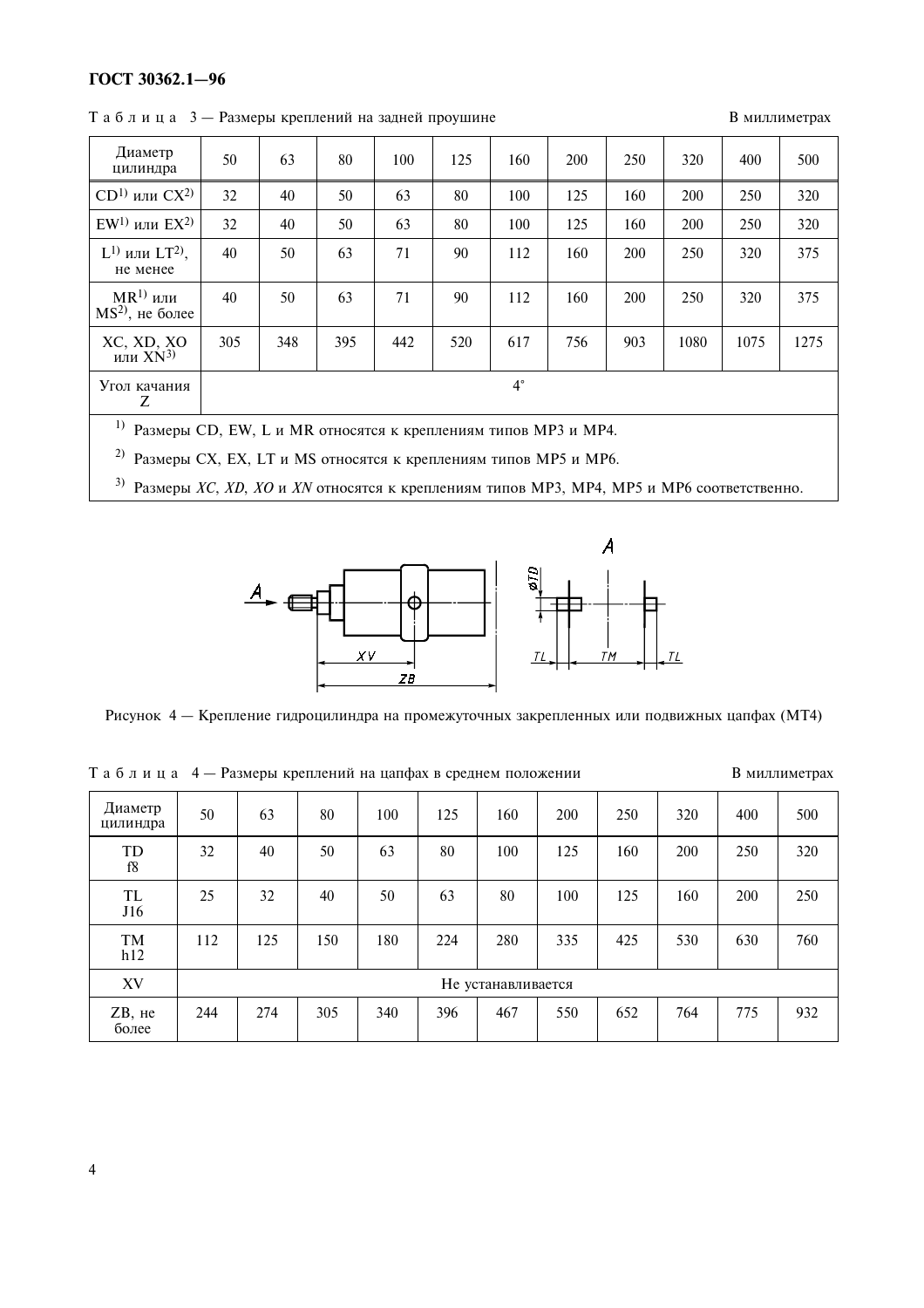#### ПРИЛОЖЕНИЕ А (рекомендуемое)

## Дополнительные требования, отражающие потребности экономики страны

А.1 Допускается применять присоединительные размеры, установленные в настоящем стандарте, для гидроцилиндров с односторонним штоком на номинальное давление 20 МПа.